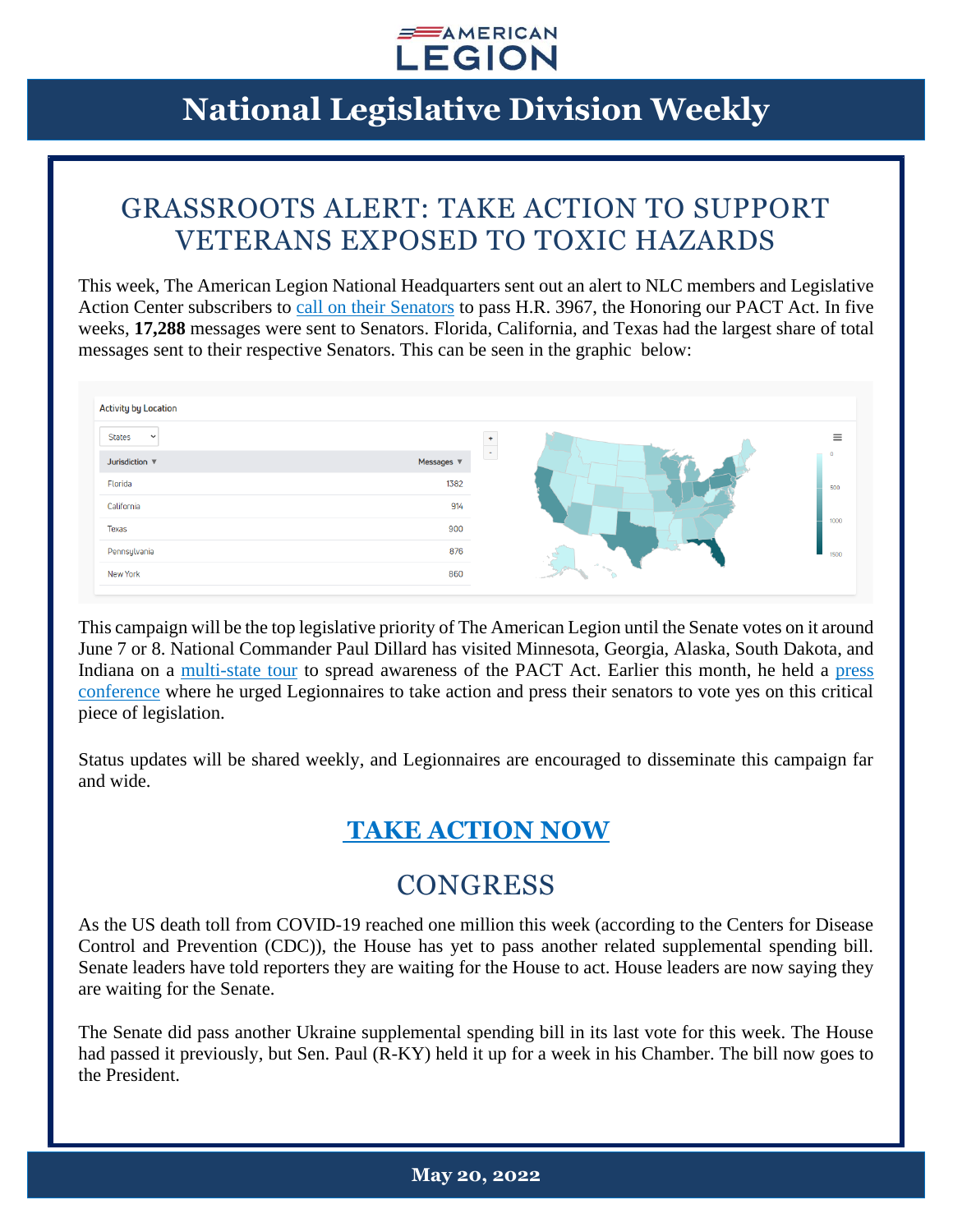

The Senate will be in session next week, while the House is in a District Work Period. However, the rise of remote hearings will allow for a number of House committees to hold hearings from home.

#### SERGEANT FIRST CLASS HEATH ROBINSON HONORING OUR PROMISE TO ADDRESS COMPREHENSIVE TOXICS (PACT) ACT

Senate Veterans Affairs Committee chair Sen. Tester (D-MT) and ranking member Sen. Moran (R-KS) on Wednesday announced an agreement to support the House-passed PACT Act.

Previously, Moran and his Republican colleagues hesitated to support the legislation due to the cost and fears of overwhelming the VA's benefits and health care systems. The statement announcing the agreement did not indicate what changed GOP lawmakers' minds. Veterans service organizations (VSOs) and other advocates have been lobbying heavily for the bill, which the House passed in March on a bipartisan basis (although only 34 Republicans voted in favor).

The PACT Act expands VA health care eligibility to 3.5 million post-9/11 veterans who were exposed to burn pits and other toxins. It adds 23 service presumptions for the health effects from toxic exposures, including hypertension due to Agent Orange. It also expands areas in which veterans exposed to Agent Orange would qualify for service presumptions.

The legislation also provides funding for 31 major leases Congress has previously authorized. The funding has been stalled in Congress because of the way CBO scores them for budgetary planning purposes.

Finally, the legislation provides additional resources for the VA to bolster both claims processing and the provision of health care in order to manage the increased number of eligible veterans.

The Senate intends to vote on the legislation around June 7 or 8. If the House needs to vote (due to the Senate changing language in its bill), Speaker Pelosi (D-CA) has promised prompt floor action.

A Pentagon spokesman said on Thursday that Defense Secretary Austin speaks with VA Secretary McDonough about this topic on a regular basis. He did not indicate whether the two Departments have yet created a plan for identifying all service members who were exposed to burn pits and would be eligible for VA services under this legislation

### VETERANS-RELATED LEGISLATION

Congress has a tradition of passing a bevy of veterans-related bills just before Memorial Day. On Tuesday, the House passed ten bills: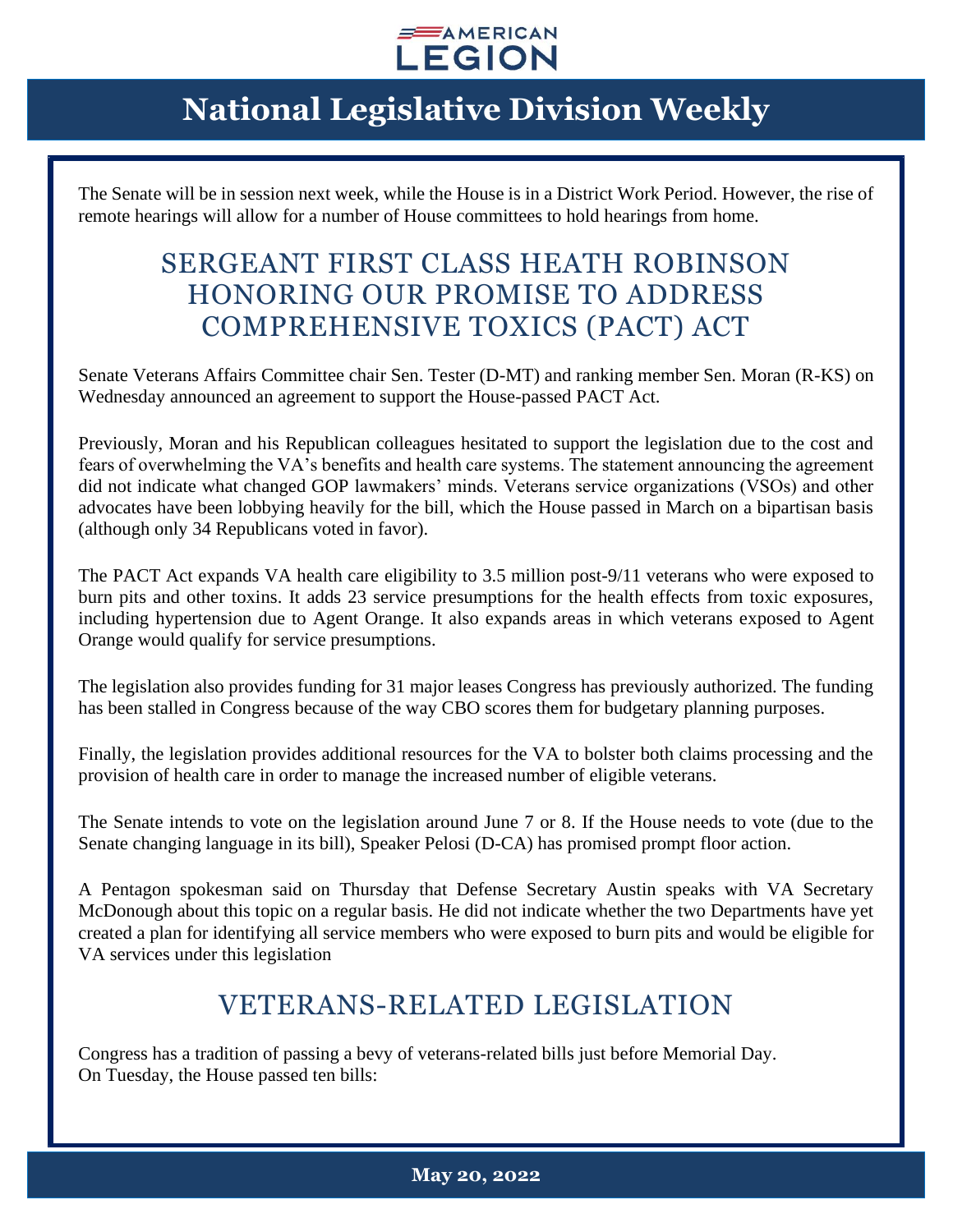

- o **\*S 3527**, allowing the VA to transfer the name of facilities to other, similar facilities
- o **\*S 1760**, naming the CBOC being built in Oahu, Hawaii, the Daniel Kahikina Akaka VA CBOC
- o **\*S 2514**, naming the Provo Veterans Center in Orem, Utah, the Col. Gail S. Halvorsen "Candy Bomber" Veterans Center
- o **HR 7500**, FY22 VA Major Medical Facility Authorization Act
- o **HR 5754**, Patient Advocate Tracker Act
- o **HR 6604**, Veterans Eligibility to Transfer School (VETS) Credit Act
- o **\*S 2687**, Strengthening Oversight for Veterans Act of 2021
- o **HR 7375**, VA to allow for electronic fund transfer for educational assistance to foreign institutions of higher education
- o **HR 6376**, Student Veteran Work Study Modernization Act
- o **HR 7153**, VA Principles of Benefits Automation Act

On Wednesday, the House passed an additional nine bills:

- o **HR 5738**, Lactation Spaces for Veteran Moms Act
- o **HR 7335**, MST Claims Coordination Act
- o **HR 6961**, Dignity for MST Survivors Act
- o **HR 6064**, requiring the VA to have NASEM review examinations of those who submit claims to the VA for compensation for mental and physical conditions linked to MST
- o **HR 2724**, VA Peer Support Enhancement for MST Survivors Act
- o **\*S 4089**, Veterans Rapid Retraining Assistance Program Restoration and Recovery Act
- o **HR 6052**, VA OIG Training Act
- o **\*S 2533**, MAMMO for Veterans Act
- o **\*S 2102**, Dr. Kate Hendricks Thomas SERVICE Act

The listed bills with an asterisk (\*) have already passed the Senate, and are now headed to the President to be signed into law.

#### \$30B UKRAINE PACKAGE HEADS TO BIDEN'S DESK

The Senate voted 86-11 Thursday to approve a \$40 billion Ukraine aid package that would replenish U.S. stockpiles of weapons transferred to Ukraine, as well as allocate billions of dollars to help the Ukrainian government continue operating and provide humanitarian assistance. President Biden is expected to immediately sign the legislation, which exceeds his \$33 billion request to Congress.

The House passed the legislation overwhelmingly earlier this month by a vote of 368-57. The bill would authorize the transfer of American weapons and equipment to Ukraine and provide \$9 billion to replenish depleted U.S. weapons stockpiles. It would also provide nearly \$9 billion for continued operations of the Ukrainian government and \$4 billion in international disaster assistance.

Pentagon chief Lloyd Austin and Secretary of State Antony Blinken urged Congress last week to pass the bill by Thursday if the U.S. wanted to continue sending aid to Ukraine at the current pace. The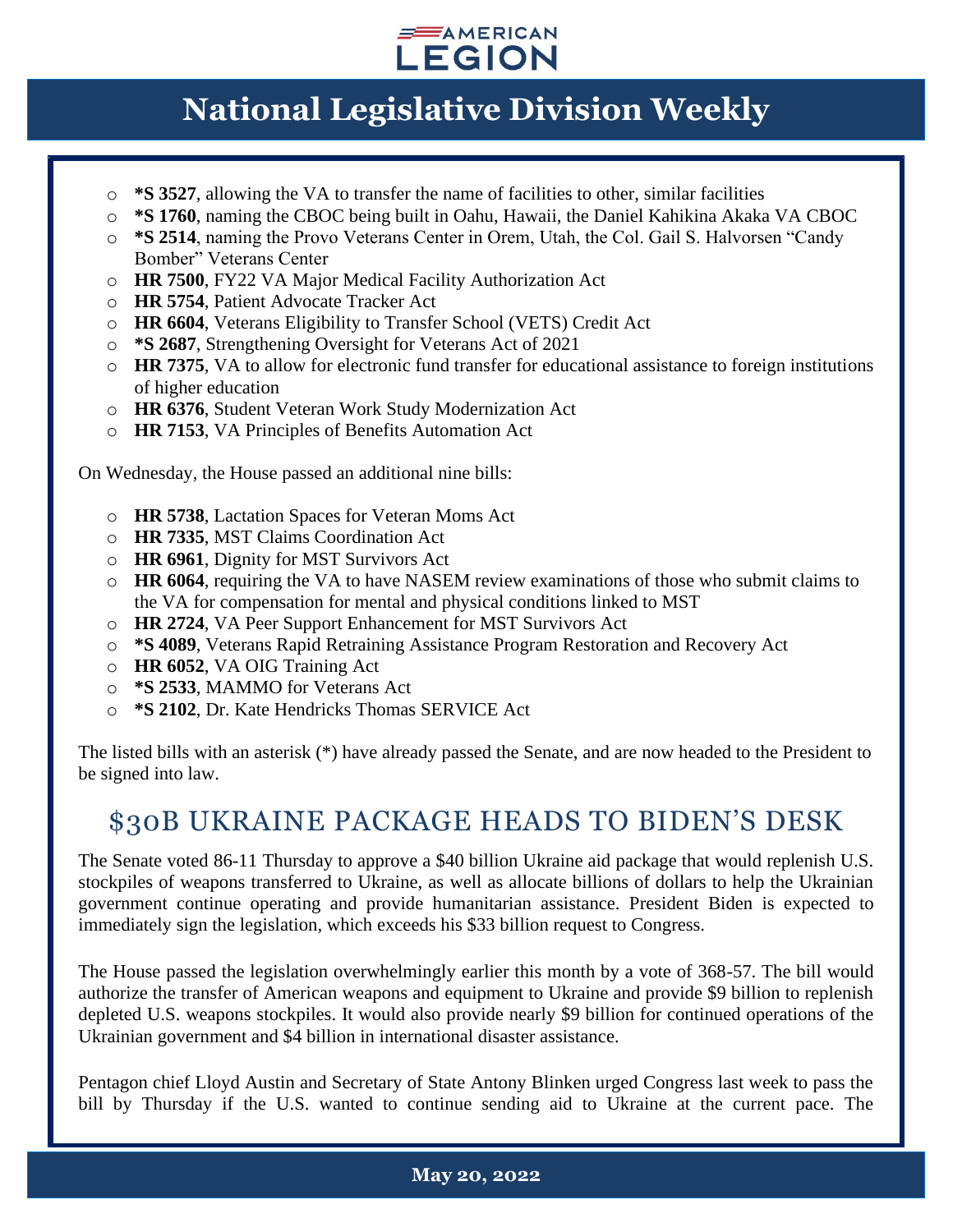

administration had predicted that the \$100 million leftover in presidential drawdown authority—which allows the Pentagon to send weapons from its own stockpile — would last through the middle of May. Eleven Republican senators led by Sen. Rand Paul (R-Ky.) voted against the measure.

### UPCOMING HEARINGS

• On Tuesday, May 24, the Senate Veterans' Affairs Committee (SVAC) will hold a hearing titled "Hearings to examine pending calendar business."

#### LEGIONNAIRE OF THE WEEK

In an effort to recognize the weekly accomplishments of our Legionnaires, we will spotlight an individual every week. These individuals demonstrate exceptional grassroots activism by meeting with/contacting their Congressional Representative/Senator to advocate for veterans. Efforts like these truly make a difference and give veterans a voice in Congress.

#### NLC Vice Chairman Jensen, Washington

This week, we are excited to recognize NLC Vice Chairman Jensen for meeting with staff from the office of Representative Larsen (D-WA) to discuss the Honoring Our PACT Act and obtaining support from Senator Cantwell (D-WA) and Senator Murray (D-WA).

Thank you, Chairman Skinner!

If you have made a grassroots effort and would like to be considered for next week's "Legionnaire of the Week," please fill out the Congressional Contact Report Form [here.](https://www.legion.org/legislative/aar) You can also email me at [kisaacson@legion.org.](mailto:kisaacson@legion.org)

#### MEETINGS

- On Monday, May 16, NLD Staff conducted an introductory meeting with the House Small Business Committee Majority Staff.
- On Monday, May 16, NLD Staff met with the Senate Small Business Committee staff to discuss concerns with the passage of S. 3564, the Veterans Entrepreneurship Act, out of Committee. Staff received word that several "poison pill" amendments would be proposed in a Wednesday markup, dividing the Committee from what otherwise would be a bipartisan vote.
- On Tuesday, May 17, NLD Staff sent messages to all of the Senators on the Small Business Committee to share the American Legion's support for S. 3564. NLD Staff then received word that the poison pill amendments would be withdrawn before Wednesday's hearing.
- On Tuesday, May 17, NLD Staff attended a House Judiciary Subcommittee on the Constitution, Civil Rights, and Civil Liberties hearing titled "Examining Potential Reforms of Emergency Powers." Written testimony and video can be found [here.](https://judiciary.house.gov/calendar/eventsingle.aspx?EventID=4929)